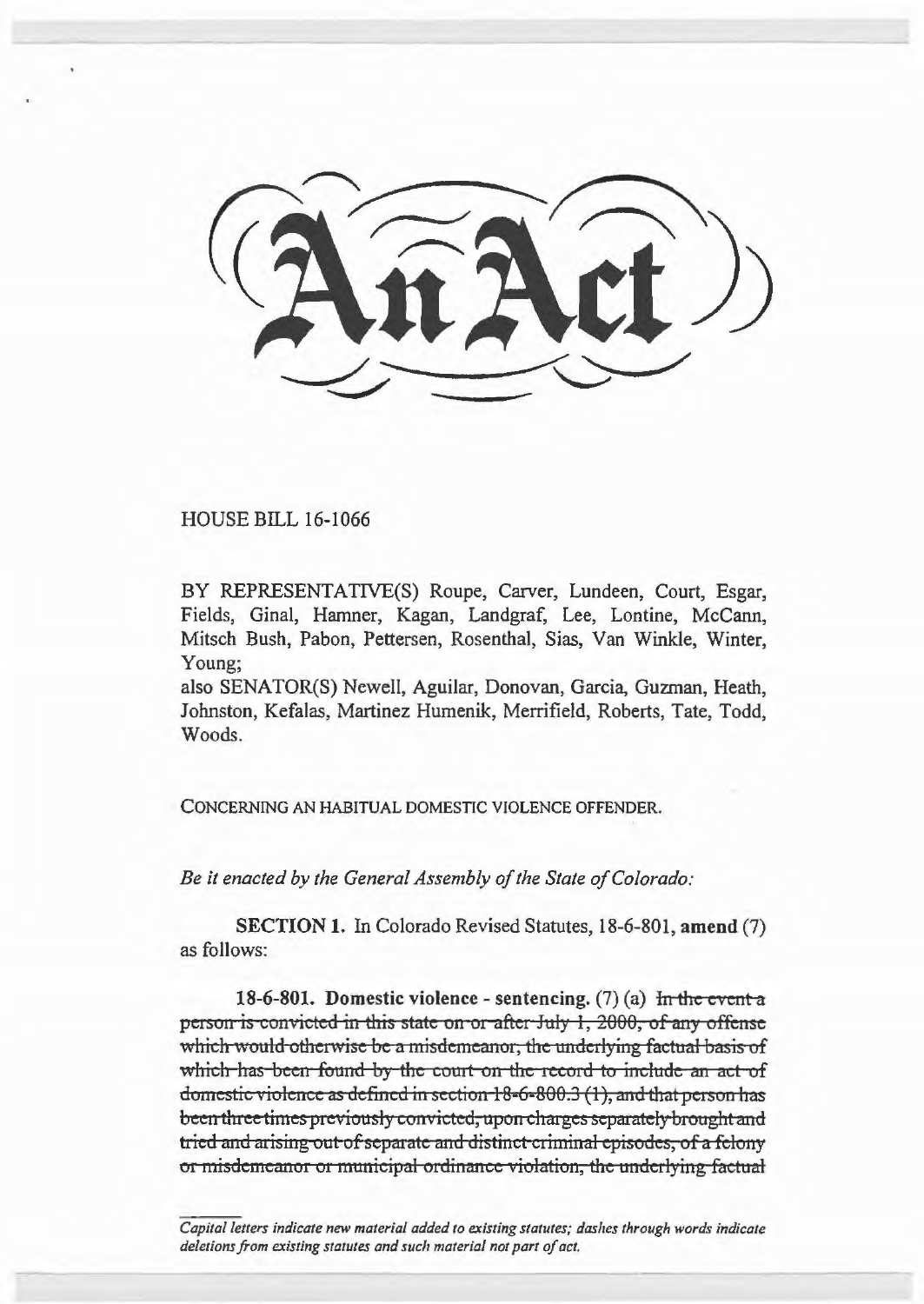basis of which was found by the court on the record to include an act of domestic violence, the prosecuting attorney may petition the court to adjudge the person an habitual domestic violence offender, and such person shall be convicted of a class 5-felony. If the person is adjudged an habitual domestic violence offender, the court shall sentence the person pursuant to the presumptive range set forth in section  $18-1.3-401$  for a class 5 felony. The former convictions and judgments shall be set forth in apt words in the indictment or information ANY MISDEMEANOR OFFENSE THAT INCLUDES AN ACT OF DOMESTIC VIOLENCE IS A CLASS 5 FELONY IF THE DEFENDANT AT THE TIME OF SENTENCING HAS BEEN PREVIOUSLY CONVICTED OF THREE OR MORE PRIOR OFFENSES THAT INCLUDED AN ACT OF DOMESTIC VIOLENCE AND THAT WERE SEPARATELY BROUGHT AND TRIED AND ARISING OUT OF SEPARATE CRIMINAL EPISODES.

(b) THE PRIOR CONVICTIONS MUST BE SET FORTH IN APT WORDS IN THE INDICTMENT OR INFORMATION. FOR THE PURPOSES OF THIS SECTION, "CONVICTION" INCLUDES ANY FEDERAL, STA TE, OR MUNICIPAL CONVICTION FOR A FELONY, MISDEMEANOR, OR MUNICIPAL ORDINANCE VIOLATION.

(c) TRIALS IN CASES ALLEGING THAT THE DEFENDANT IS AN HABITUAL DOMESTIC VIOLENCE OFFENDER PURSUANT TO THIS SUBSECTION (7) MUST BE CONDUCTED IN ACCORDANCE WITH THE RULES OF CRIMINAL PROCEDURE FOR FELONIES. THE TRIER OF FACT SHALL DETERMINE WHETHER AN OFFENSE CHARGED INCLUDES AN ACT OF DOMESTIC VIOLENCE.

(d) FOLLOWING A CONVICTION FOR AN OFFENSE WHICH UNDERLYING FACTUAL BASIS INCLUDES AN ACT OF DOMESTIC VIOLENCE:

(I) IF ANY PRIOR CONVICTION INCLUDED A DETERMINATION BY A JURY OR WAS ADMITTED BY THE DEFENDANT THAT THE OFFENSE INCLUDED AN ACT OF DOMESTIC VIOLENCE, THE COURT SHALL PROCEED TO SENTENCING WITHOUT FURTHER FINDINGS AS TO THAT PRIOR CONVICTION BY THE JURY OR BY THE COURT, IF NO JURY TRIAL IS HAD;

(II) FOR ANY PRIOR CONVICTION IN WHICH THE FACTUAL BASIS WAS FOUND BY THE COURT TO INCLUDE AN ACT OF DOMESTIC VIOLENCE, BUT DID NOT INCLUDE A FINDING OF DOMESTIC VIOLENCE BY A JURY OR THAT WAS NOT ADMITTED BY THE DEFENDANT, THE TRIAL COURT SHALL PROCEED TO A SENTENCING STAGE OF THE PROCEEDINGS. THE PROSECUTION SHALL PRESENT EVIDENCE TO THE TRIER OF FACT THAT THE PRIOR CONVICTION

PAGE 2-HOUSE BILL 16-1066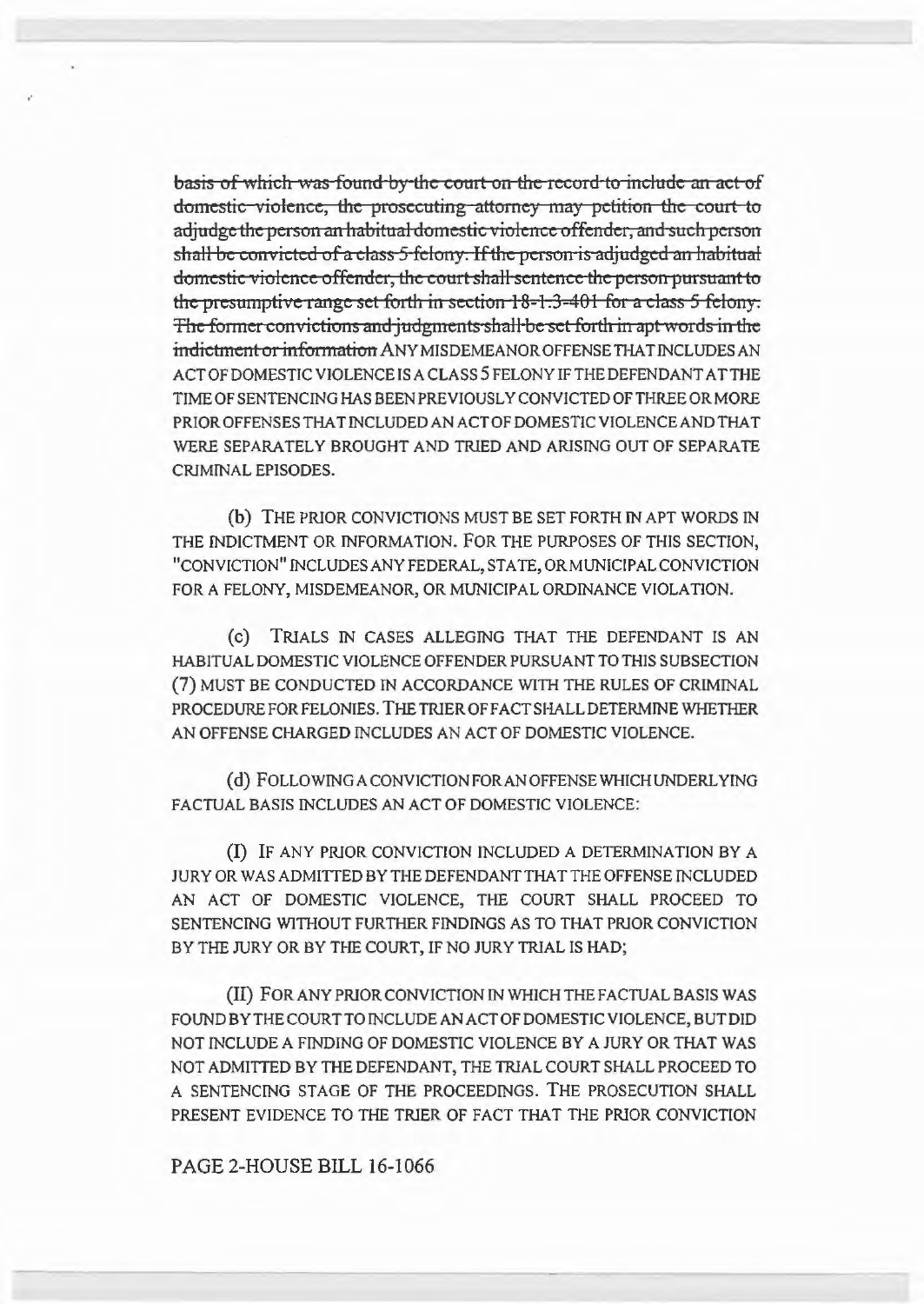INCLUDED AN ACT OF DOMESTIC VIOLENCE. THE PROSECUTION HAS THE BURDEN OF PROOF BEYOND A REASONABLE DOUBT.

(III) AT THE SENTENCING STAGE, THE FOLLOWING APPLIES:

(A) A FINDING OF DOMESTIC VIOLENCE MADE BY A COURT AT THE TIME OF THE PRIOR CONVICTION CONSTITUTES PRIMA FACIE EVIDENCE THAT THE CRIME INVOLVED DOMESTIC VIOLENCE;

(B) EVIDENCE OF THE PRIOR CONVICTION IS ADMISSIBLE THROUGH THE USE OF CERTIFIED DOCUMENTS UNDER SEAL, OR THE COURT MAY TAKE JUDICIAL NOTICE OF A PRJOR CONVICTION;

(C) EVIDENCE ADMITTED IN THE GUILT STAGE OF THE TRJAL, INCLUDING TESTIMONY OF THE DEFENDANT AND OTHER ACTS ADMITTED PURSUANT TO SECTION 18-6-801.5, MAY BE CONSIDERED BY THE FINDER OF FACT.

SECTION 2. Effective date - applicability. This act takes effect July l, 2016, and applies to offenses committed on or after said date.

SECTION 3. Safety clause. The general assembly hereby finds,